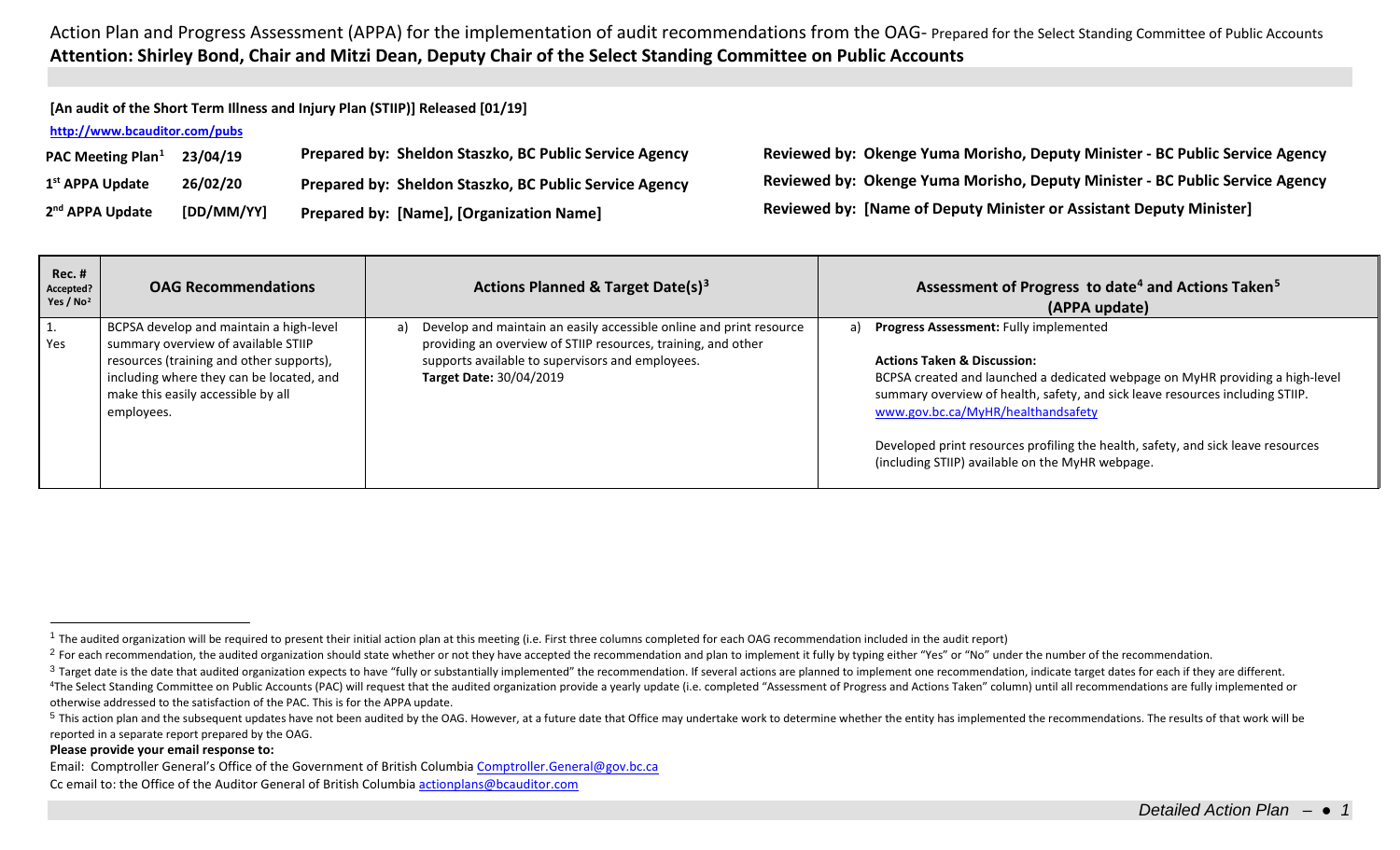| <b>Rec. #</b><br>Accepted?<br>Yes / $No2$ | <b>OAG Recommendations</b>                                                                                                                                                                                         | <b>Actions Planned &amp; Target Date(s)3</b>                                                                                                                                                                                                                                                                                                                                                                                                                                                                                                                                                                                                                                                                                                   | Assessment of Progress to date <sup>4</sup> and Actions Taken <sup>5</sup><br>(APPA update)                                                                                                                                                                                                                                                                                                                                                                                                                                                                                                                                                                                                                                                                                                                                                                                                                                                                                                                                                                                                                                                                                                                                                                                                                                                                                                                                                                                                                                                                                                                                                              |
|-------------------------------------------|--------------------------------------------------------------------------------------------------------------------------------------------------------------------------------------------------------------------|------------------------------------------------------------------------------------------------------------------------------------------------------------------------------------------------------------------------------------------------------------------------------------------------------------------------------------------------------------------------------------------------------------------------------------------------------------------------------------------------------------------------------------------------------------------------------------------------------------------------------------------------------------------------------------------------------------------------------------------------|----------------------------------------------------------------------------------------------------------------------------------------------------------------------------------------------------------------------------------------------------------------------------------------------------------------------------------------------------------------------------------------------------------------------------------------------------------------------------------------------------------------------------------------------------------------------------------------------------------------------------------------------------------------------------------------------------------------------------------------------------------------------------------------------------------------------------------------------------------------------------------------------------------------------------------------------------------------------------------------------------------------------------------------------------------------------------------------------------------------------------------------------------------------------------------------------------------------------------------------------------------------------------------------------------------------------------------------------------------------------------------------------------------------------------------------------------------------------------------------------------------------------------------------------------------------------------------------------------------------------------------------------------------|
| 2.<br>Yes                                 | BCPSA and ministries (working together)<br>track employee and supervisor training<br>uptake to enable executive to measure its<br>staff's expertise and support the effective<br>allocation of training resources. | Establish a BCPSA working group to explore strategies and options<br>a)<br>to optimize the tracking and enrollment in health and safety related<br>training for supervisors and employees.<br>Target Date: 30/06/2019<br>Engage a cross government learning and development committee to<br>b)<br>raise awareness and improve and sustain reporting on health and<br>safety training within ministries.<br>Target Date: 31/12/2019<br>BCPSA and Strategic HR representatives will collaborate on<br>C)<br>strategies to enable ministry executives to understand the level of<br>health and safety training of their staff to assess expertise and<br>support the effective allocation of their training resources.<br>Target Date: 31/12/2019 | Progress Assessment: Fully implemented<br>a)<br><b>Actions Taken &amp; Discussion:</b><br>BCPSA established a cross-functional working group to consider options to track<br>supervisor and employee training completion.<br>Developed and launched an interactive dashboard available to ministry Strategic HR<br>(and staff with access to workforce analytics) reporting on health and safety training<br>completion. Dashboard provides reporting on staff course completion rates with the<br>ability to compare rates within ministry divisions/branches enabling executive to better<br>understand the level of health and safety training of their staff.<br>Progress Assessment: Fully implemented<br>b)<br><b>Actions Taken &amp; Discussion:</b><br>Consulted with the BCPSA Cross Ministry Learning and Development Committee and<br>ministry Strategic HR on the development and functionality of the dashboard to ensure<br>ministry analysis and reporting requirements on health and safety training were met.<br>BCPSA continues to actively engage the committee and ministry Strategic HR to raise<br>awareness of the dashboard and the reporting of health and safety training.<br>Progress Assessment: Fully implemented<br>c)<br><b>Actions Taken &amp; Discussion:</b><br>BCPSA engaged ministry Strategic HR and learning and development staff on utilizing<br>the dashboard to enable their executive to better understand the level of health<br>and safety training of their staff. BCPSA will follow up regularly with ministry Strategic<br>HR to assess and continually improve reporting of health and safety training. |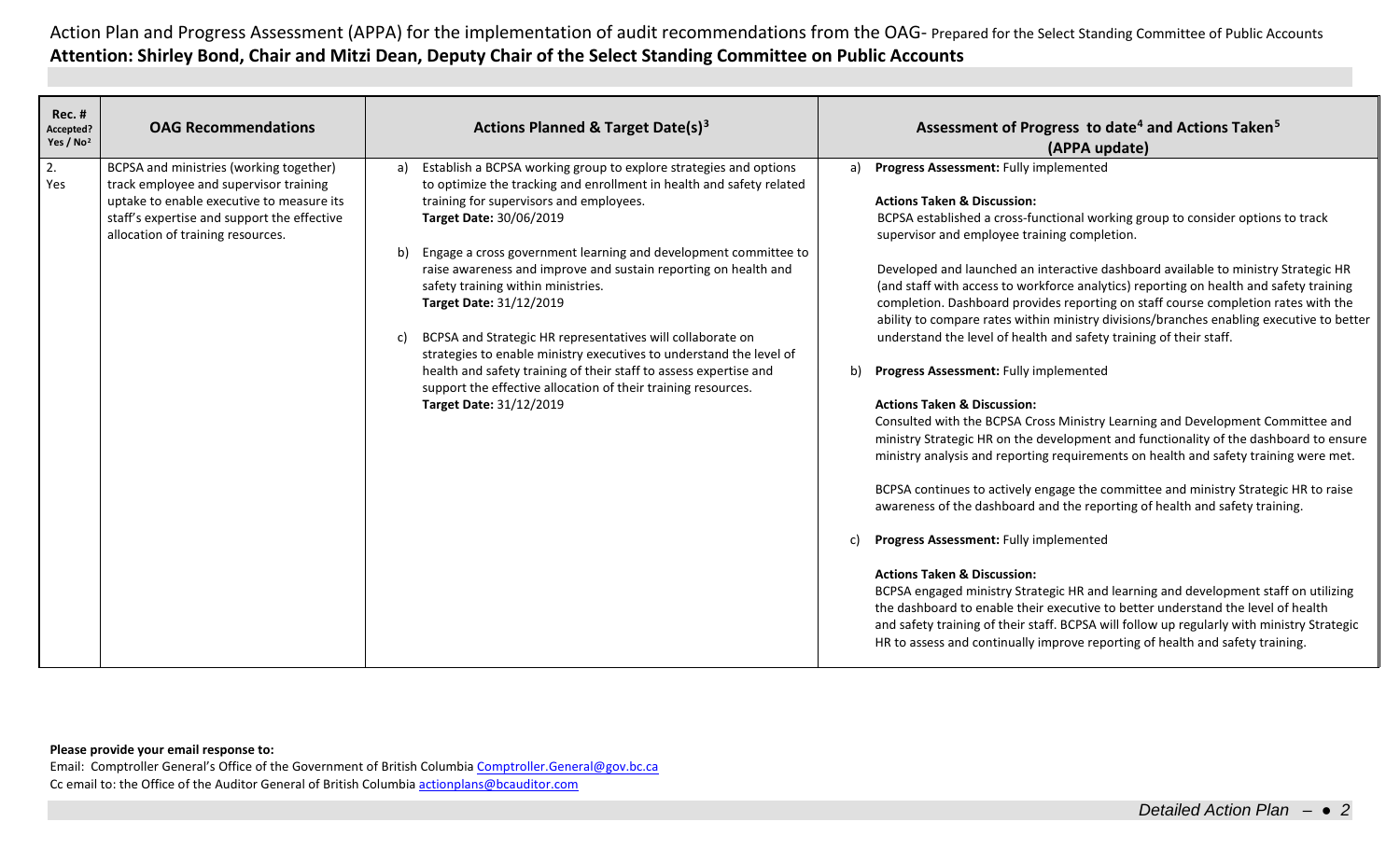| 3.<br>Yes | BCPSA coordinate with ministries to:<br>a) clarify responsibility and<br>accountability roles for ministry<br>STIIP performance.<br>develop STIIP performance metrics<br>b)<br>at the department/program level.<br>monitor, assess and investigate<br>C)<br>STIIP performance by<br>department/program against<br>performance metrics.<br>Regularly communicate STIIP<br>d) | Review and update the Accountability Framework for Human<br>Progress Assessment: Fully implemented<br>a)<br>a)<br>Resources Management to highlight the responsibilities and<br>accountabilities of the BC Public Service Agency, ministries, and<br><b>Actions Taken &amp; Discussion:</b><br>Reviewed and updated the Accountability Framework for Human Resources<br>individual employees to ensure the effective management of health<br>and safety across the public service.<br>Management to include "Appendix C - Responsibilities of Employees,<br>Supervisors/Managers, Senior Executives and the BC Public Service Agency for<br>Target Date: 30/04/2019<br>Workplace Health and Safety Management."<br>Develop a STIIP measurement reporting framework to provide<br>b)<br>ministries with consistent reporting of STIIP performance metrics.<br>The Accountability Framework for Human Resources Management and Appendix C are<br>Target Date: 30/09/2019<br>accessible on MyHR.                                                                                                                                                                                                                                                                                                                                                                                                                                                                                                                                                                                                                                                                                                                                                     |
|-----------|-----------------------------------------------------------------------------------------------------------------------------------------------------------------------------------------------------------------------------------------------------------------------------------------------------------------------------------------------------------------------------|---------------------------------------------------------------------------------------------------------------------------------------------------------------------------------------------------------------------------------------------------------------------------------------------------------------------------------------------------------------------------------------------------------------------------------------------------------------------------------------------------------------------------------------------------------------------------------------------------------------------------------------------------------------------------------------------------------------------------------------------------------------------------------------------------------------------------------------------------------------------------------------------------------------------------------------------------------------------------------------------------------------------------------------------------------------------------------------------------------------------------------------------------------------------------------------------------------------------------------------------------------------------------------------------------------------------------------------------------------------------------------------------------------------------------------------------------------------------------------------------------------------------------------------------------------------------------------------------------------------------------------------------------------------------------------------------------------------------------------------------------|
|           | performance findings and analysis<br>to ministry staff.                                                                                                                                                                                                                                                                                                                     | BCPSA to develop reporting and analysis tools to allow ministries to<br>b)<br>Progress Assessment: Fully implemented<br>c)<br>monitor, assess, and investigate their STIIP performance metrics by<br>department and program.<br><b>Actions Taken &amp; Discussion:</b><br>Target Date: 30/06/2020<br>BCPSA engaged in ministry consultations to better understand their requirements to<br>monitor, assess, and investigate their sick leave and STIIP performance.<br>BCPSA to regularly communicate utilization of the reporting and<br>d)<br>analysis tools allowing ministries to analyze their STIIP performance<br>BCPSA developed a sick leave/STIIP measurement reporting framework which<br>identifies key performance measurements providing for consistent ministry review and<br>metrics.<br>Target Date: 30/06/2020 and annually thereafter<br>assessment of their sick leave. The framework also outlines additional performance<br>measures to assist the BCPSA in assessing corporate health and safety programming<br>and to better support ministries in understanding their sick leave performance.<br>Progress Assessment: Substantially implemented<br>c)<br><b>Actions Taken &amp; Discussion:</b><br>BCPSA is currently developing a sick leave/STIIP performance dashboard that provides<br>real time data on key sick leave metrics. Dashboard will be available to ministry<br>Strategic HR and staff with access to workforce analytics reporting.<br>Planned functionality will allow ministries to monitor, assess, and investigate their sick<br>leave/STIIP performance metrics by division/branch; review trends over time; and to<br>measure their performance against government averages and other ministries. |

### **Please provide your email response to:**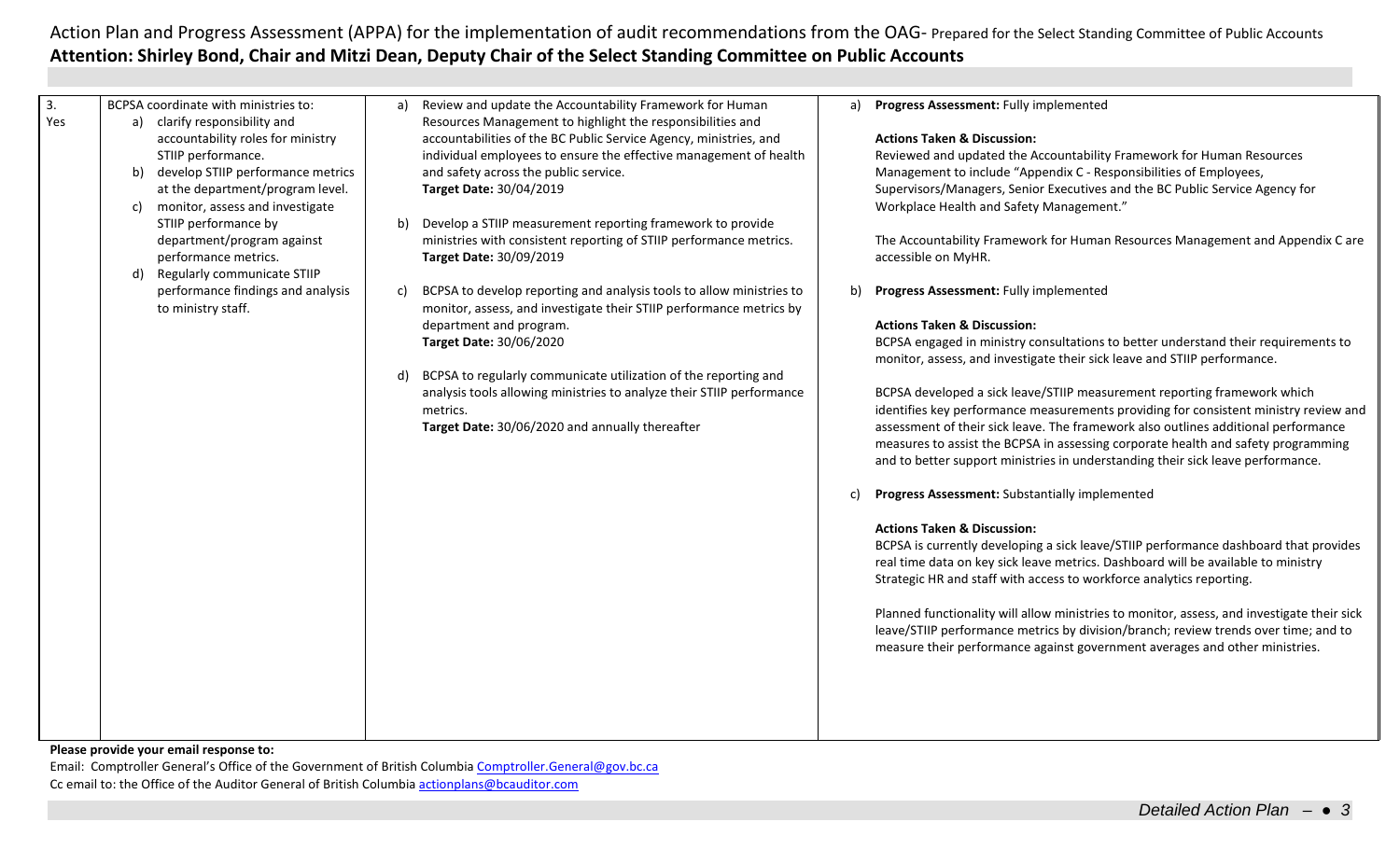|                  |                                                                                  |    |                                                                                                                                                          |    | d) Progress Assessment: Substantially implemented                                                                                                                                                                                                                                                                                                                                                                            |
|------------------|----------------------------------------------------------------------------------|----|----------------------------------------------------------------------------------------------------------------------------------------------------------|----|------------------------------------------------------------------------------------------------------------------------------------------------------------------------------------------------------------------------------------------------------------------------------------------------------------------------------------------------------------------------------------------------------------------------------|
|                  |                                                                                  |    |                                                                                                                                                          |    | <b>Actions Taken &amp; Discussion:</b><br>BCPSA has established a health and safety performance measurement working group to<br>establish guidelines on metric identification, reporting, and processes to respond to<br>ministries on key sick leave/STIIP performance. The working group will also<br>regularly engage ministry Strategic HR to provide guidance on utilizing the dashboard<br>once launched in June 2020. |
| 4.<br><b>Yes</b> | BCPSA formalize a periodic control to<br>analyse data on identified or suspected | a) | Explore technology enhancements and make recommendations to<br>improve tracking and reporting of information pertaining to                               | a) | <b>Progress Assessment: Substantially implemented</b>                                                                                                                                                                                                                                                                                                                                                                        |
|                  | STIIP misuse with the objective of improving                                     |    | identified or suspected misuse of STIIP.                                                                                                                 |    | <b>Actions Taken &amp; Discussion:</b>                                                                                                                                                                                                                                                                                                                                                                                       |
|                  | preventative or detective STIIP controls.                                        |    | Target Date: 31/12/2019                                                                                                                                  |    | BCPSA has assessed program requirements and initiated the review of technology<br>options to improve tracking and reporting of information pertaining to                                                                                                                                                                                                                                                                     |
|                  |                                                                                  | b) | A BCPSA working group will regularly review the identified or                                                                                            |    | identified or suspected STIIP misuse. The review is part of a broader BCPSA assessment                                                                                                                                                                                                                                                                                                                                       |
|                  |                                                                                  |    | suspected misuse of STIIP grievances and develop case summaries<br>to support corporate learning and improve controls.<br><b>Target Date: 30/09/2019</b> |    | of technology options, and a proof of concept is currently being developed to assist in<br>the reporting of case management data. Review to be completed by July 2020.                                                                                                                                                                                                                                                       |
|                  |                                                                                  |    |                                                                                                                                                          |    | BCPSA has developed and subsequently reviewed current manual processes to ensure                                                                                                                                                                                                                                                                                                                                             |
|                  |                                                                                  | C) | Plan and deliver BCPSA community of practice forums to support<br>shared learning in suspected STIIP misuse cases.                                       |    | identified or suspected STIIP misuse cases are being reported and tracked effectively.                                                                                                                                                                                                                                                                                                                                       |
|                  |                                                                                  |    | Target Date: 31/12/2019                                                                                                                                  | b) | Progress Assessment: Fully implemented                                                                                                                                                                                                                                                                                                                                                                                       |
|                  |                                                                                  |    |                                                                                                                                                          |    | <b>Actions Taken &amp; Discussion:</b>                                                                                                                                                                                                                                                                                                                                                                                       |
|                  |                                                                                  |    |                                                                                                                                                          |    | Established a BCPSA working group to review identified or suspected misuse of STIIP<br>grievances. Working group will meet twice annually. Initial reviews conducted in<br>September 2019 and January 2020.                                                                                                                                                                                                                  |
|                  |                                                                                  |    |                                                                                                                                                          |    | BCPSA will develop case summaries for BCPSA case management staff to support<br>ongoing corporate learning. Summaries will be discussed at community of practice<br>forums and posted for future reference on internal SharePoint sites.                                                                                                                                                                                     |
|                  |                                                                                  |    |                                                                                                                                                          |    |                                                                                                                                                                                                                                                                                                                                                                                                                              |

## **Please provide your email response to:**